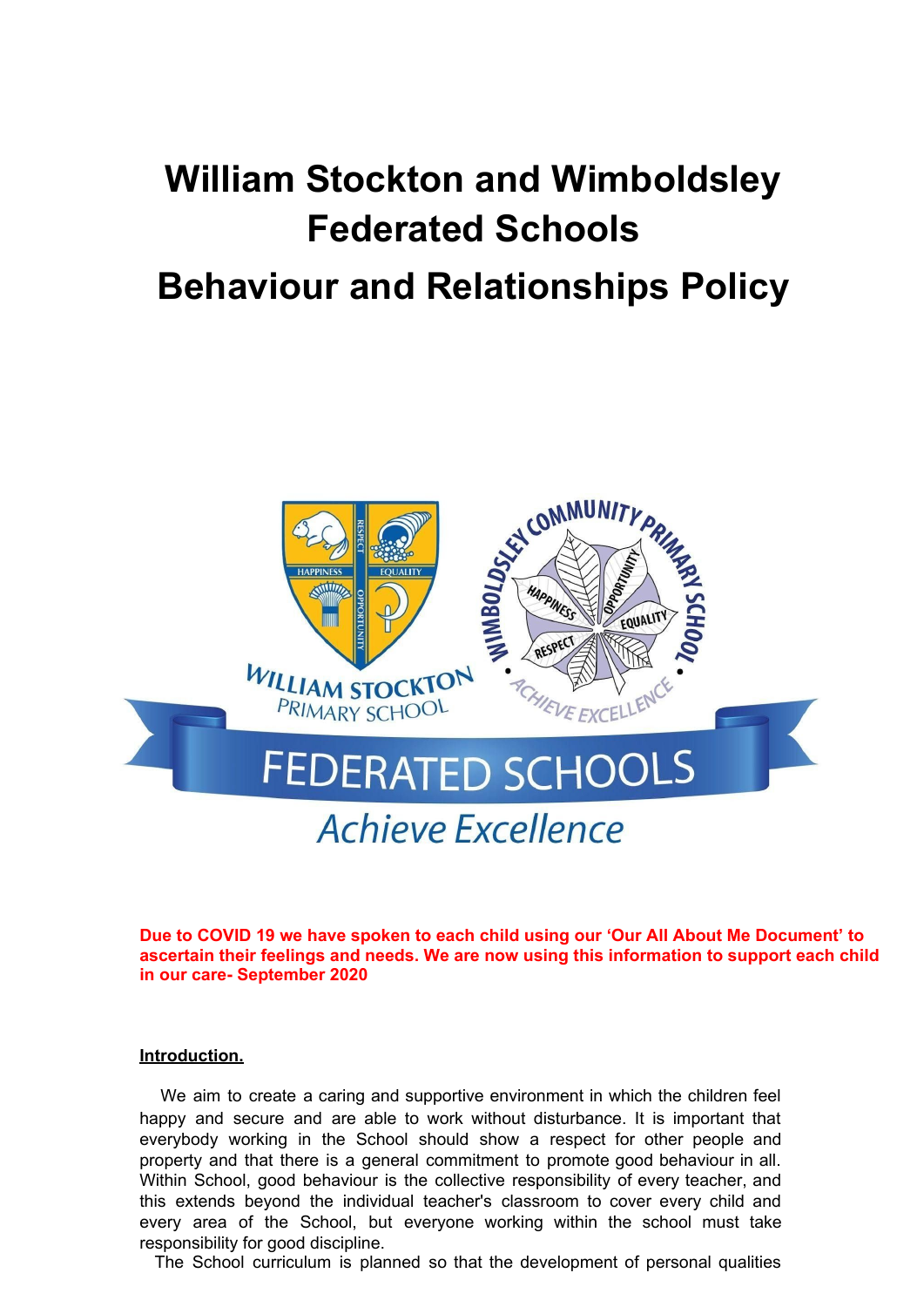and social skills and the fostering of socially acceptable behaviour form an integral part of all we do. We endeavour to instill self discipline and responsibility for the well being of others in all our children, and believe that by developing their self confidence our children will, in turn, learn to value others.

# **Aims**

To treat all with respect.

To be fair and be seen to be fair.

To ensure consistency and care.

To have clear and agreed expectations.

To provide planned activities which motivate all to learn academically and socially.

#### **Objectives**

Good discipline must be the **expected norm.**

Emphasis is placed on the positive rather than the negative aspects of children's behaviour. Rewards and incentives are preferred to sanctions and punishments.

The children should be offered a stimulating curriculum, warm relationships and positive role models at all times.

'Golden Rules' will be shared at the beginning of each school year, each term and weekly within circle-time and/or assembly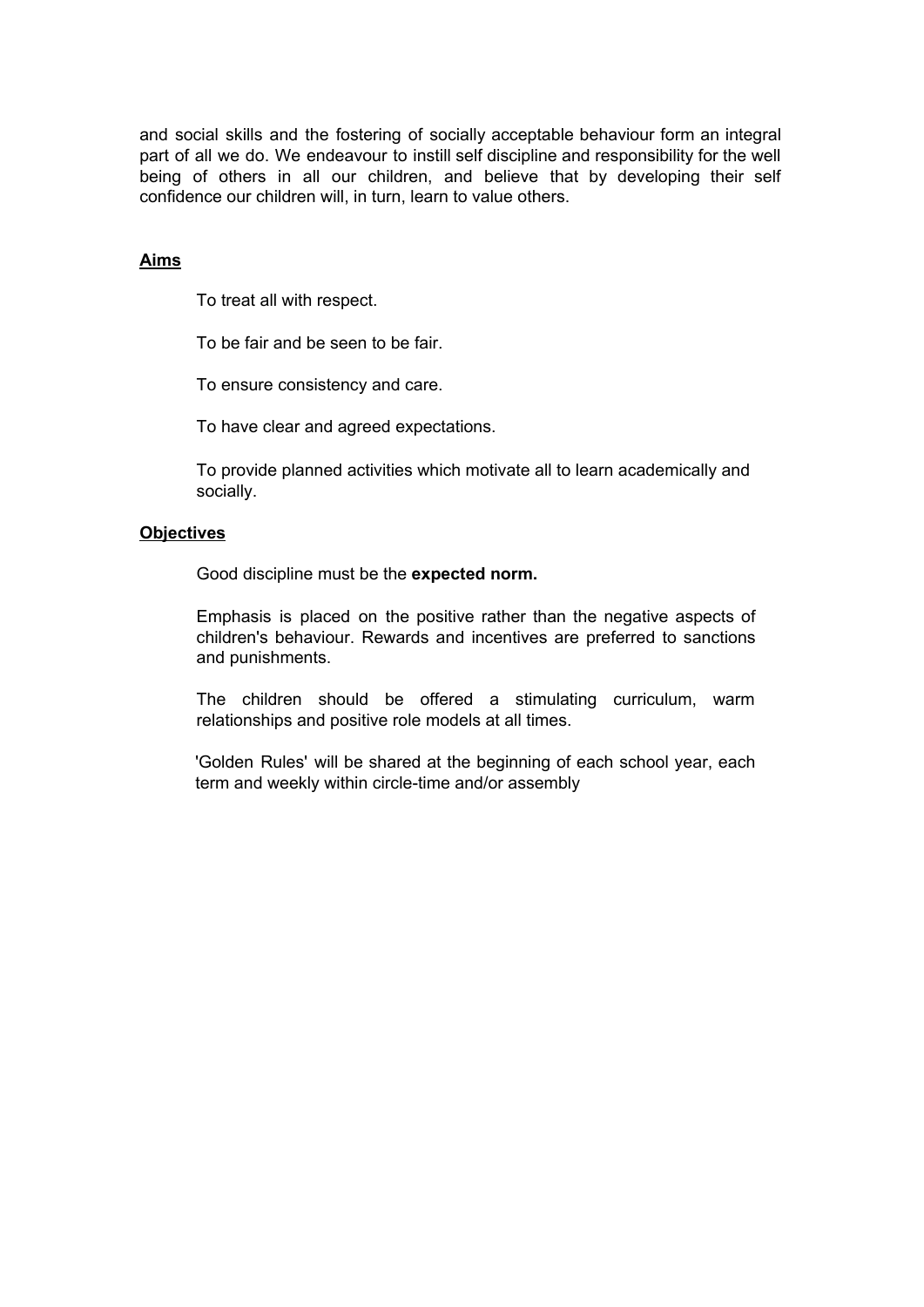The stages for Assertive Discipline should be adhered to for all children (see attached)

Parents should be involved at an early stage for anything other than minor misdemeanors, so that the partnership of teacher and parent can work productively to the same end.

# **Organisation**

We aim to ensure that every child has the opportunity to experience success and gain 'rewards' and we acknowledge that the most effective 'rewards' depend on the age, need and choice of each child. There are many options to achieve this effect and they include:

# **General rewards**

**Non-verbal praise;** smiles, thumbs up etc.;

**Verbal praise;** there should be a ratio of three positives to one negative and a range from 'a word in the ear' to a 'public' recognition in class or in the Assembly Hall;

**Display;** work should be presented in such a way as to celebrate success, either in terms of quantity or quality;

**Marking:** this should be used to build on success. Comments should encourage further effort;

**Dojo's:** for positive attitude and achievement

**Privileges (Jobs):** these should be used to reward each child as appropriate;

# **Specific rewards**

**Sharing-**the pupil may share his or her success with others the class the neighbouring teacher and/ or class

a chosen adult, eg. secretary, caretaker etc. an Deputy/Assistant Headteacher the Headteacher – who would appreciate a visit each week from every class if possible

**Stickers -** these are awarded by the Headteacher for excellent work / behaviour. **Monitors-** children appointed to assist staff. Expectations of behaviour will be

extremely high; for returning registers, messages, ringing the bell etc.

There will be times when children have to be sanctioned for bad behaviour and it is important that any sanctions are consistently and firmly applied. It is our belief that it should be the behaviour, and not the child, which is criticised and targeted.

#### **Disincentives to negative behaviour will include:**

**Praise-** praise children sitting nearby who are showing appropriate behaviour. **Non-verbal communication-** shaking head, a glare etc.

**Verbal communication-** a quiet reminder of the agreed 'rules' on a 1:1 basis; **Verbal warning-** clear concise message of what will happen if negative behaviour is continued;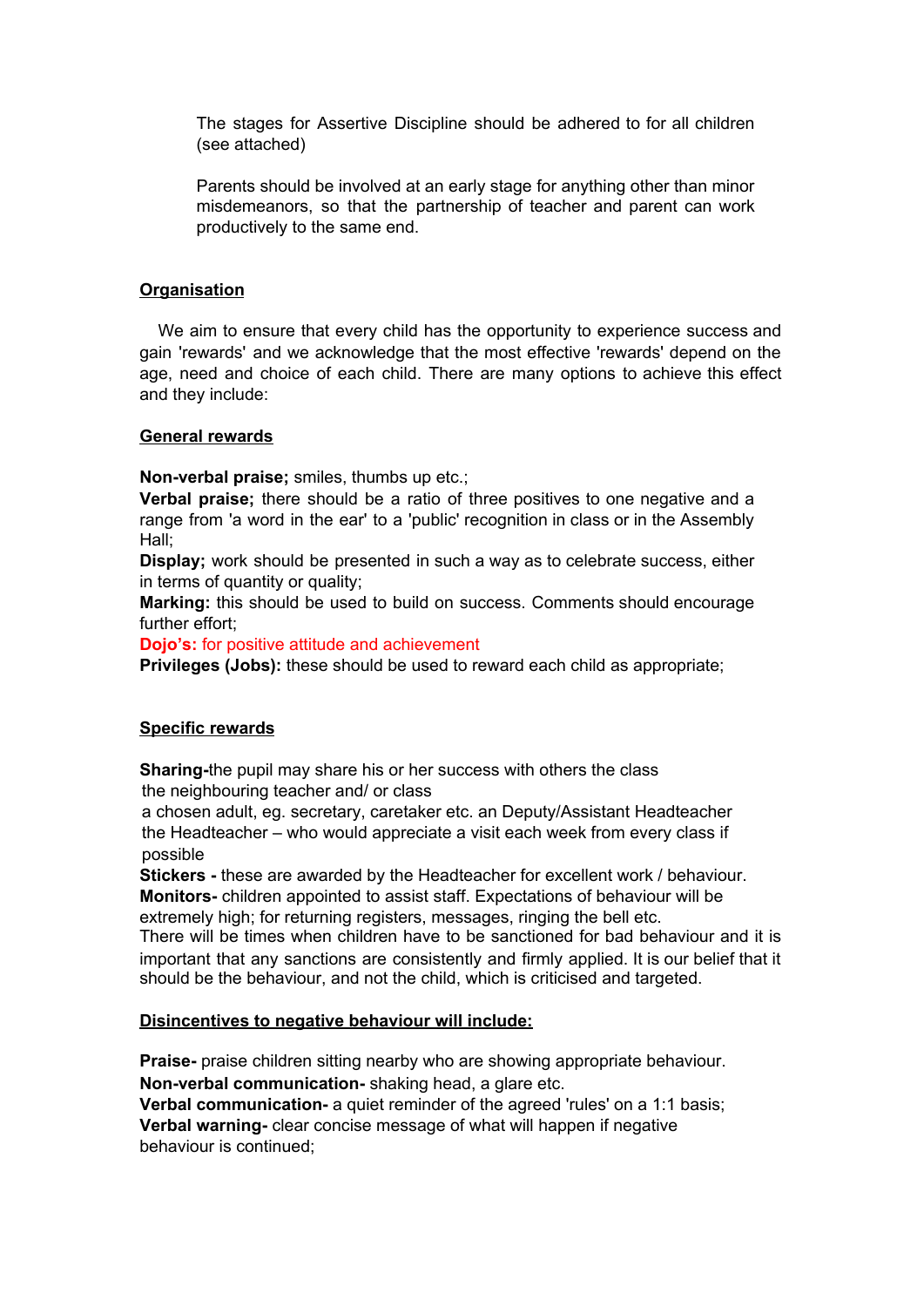**Time out-** the child is instructed to move a specific area and given a clear explanation of the behaviour required for them to return to their original seat; completion of a set task or a time period usually no more than 5 - 10 minutes for Infants and 20 minutes for Juniors (without consultation with Headteacher or Deputy/Assistant Headteacher.);

#### **Good to be Green system –** see appendix

## **Once the child has successfully completed their sanction there should be congratulations.**

In a very small minority of cases these sanctions may not have the desired effect and in these circumstances the child will be referred to a key worker, a Learning Mentor or a Deputy/Assistant Headteacher and may, for example:

be moved to work in another class for a set period of time; lose some free time;

lose privileges;

have to write an apology.

Very occasionally a child is unable to recognise any of the normal boundaries of behaviour proposed by the School and they are extremely unhappy, angry or suffering from low self-esteem. In such cases the child will be seen by the Learning Mentor

For certain gross misbehaviour such as, for example: serious fighting, bullying, racist behaviour/homophobic bad language directed at an adult, defiance damaging property

The child will be IMMEDIATELY given a red card (with a letter to go home to parents) and may be referred to the Headteacher or Deputy Headteacher and the parents will usually be contacted.

After **six RED cards in a year** or if deemed needed earlier by SMT the child's parents will be called to sign a contract regarding behaviour.

After the contract has been signed the child is allowed 2 RED cards within a half term before another meeting with parents.

Such consistent poor behaviour may then necessitate an internal exclusion where the child will be working away from their class for the day or more. This time frame will be decided upon by the Senior Management Team of the school. Parents will always be informed of this.

On rare occasions, the Executive Headteacher/Headteacher may decide that a formal process should be activated to remove the child from the School **temporarily.** This will be in such cases where the health and safety of children or adults is threatened,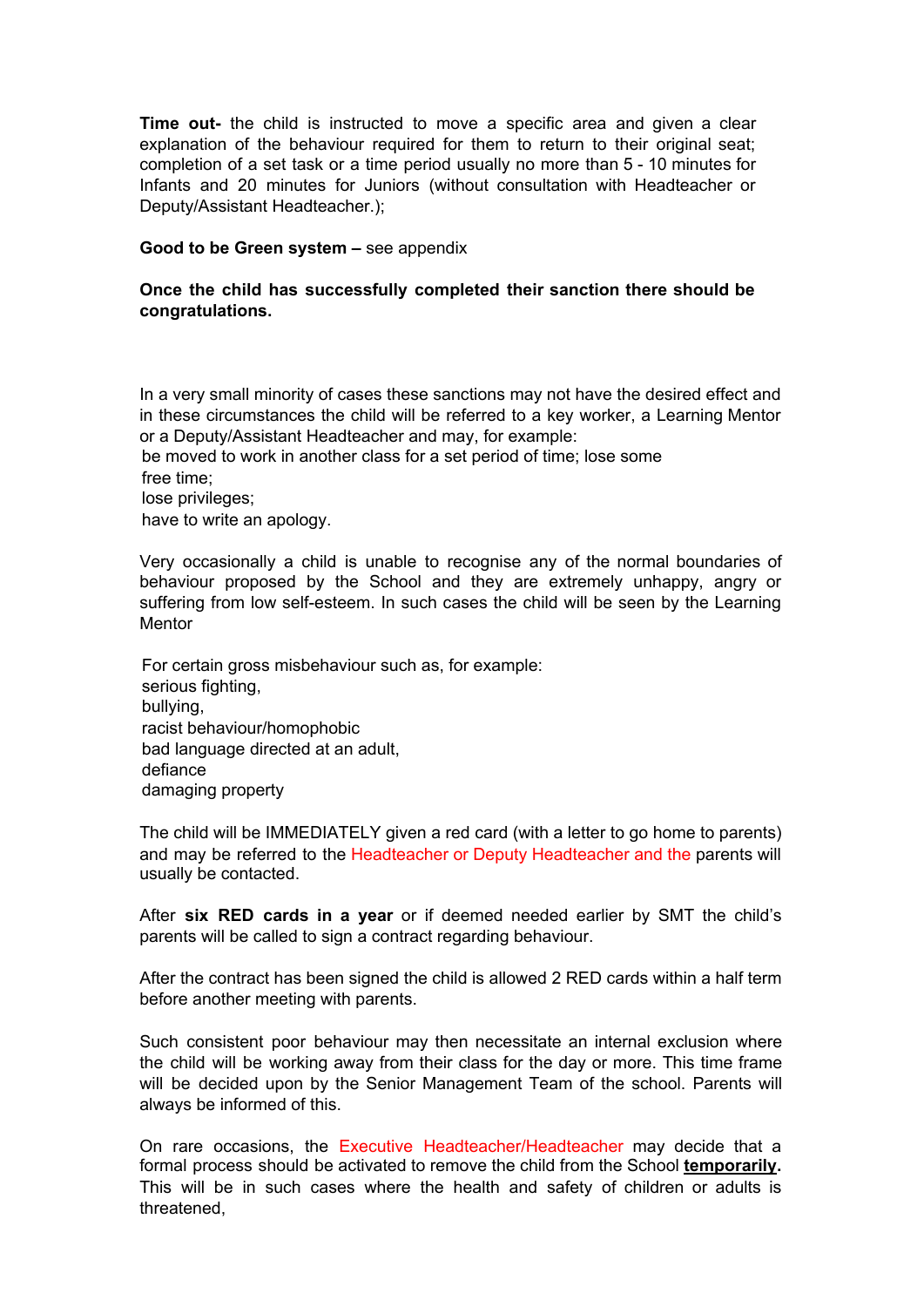A managed move will be organised between local schools for a period of time as appropriate.

### **Use of Reasonable Force**

**In very rare occasions it may be necessary to have physical contact with the children and use reasonable force.**

**All staff, based on their professional judgement has the legal power to use reasonable force.**

**Such cases may be to control or restrain a child dangerous to others and themselves or who is damaging property. Another would be to intervene in fighting after a refusal to separate or where they refuse to leave an area and are led by the arm out of an area.**

**Some members of staff have undertaken de-escalation training and manual handling training.**

**At William Stockton and Wimboldsley Federated Schools we NEVER use force as a punishment and always act in the child's interests to avoid injury. However in extreme cases it may not be possible to avoid injuring the pupil.**

**All staff will make reasonable adjustments when using reasonable force for disabled children and children with special educational needs.**

**If such serious incidents occur and reasonable force has been used then the incident will be recorded and a letter will be sent to the parents of the child.**

#### **Exclusion**

This is a very rare and extreme step and will only be taken in cases where, for example,

- long term misbehaviour - Child is not responding to the strategies and the safety and learning of others is being seriously hindered.

- an incident of extreme seriousness has occurred and all parties need a short period to consider the best course of action.

Exclusion is a formal step subject to the specific regulations of the DfE and the County Authority. The procedures followed will be with reference to these policies, for example, 'Social Inclusion: Pupil Support. The Secretary of State's guidance on pupil attendance, behaviour, exclusion and re-integration.'

At all stages the informing principle of the School, as a caring community, should underpin relationships with parents to support them in a shared problem to achieve outcomes beneficial both to the individual child and the School community

### **Pupils' conduct outside the school gates- teachers' powers**

#### What the law allows:

Teachers have a statutory power to discipline pupils for misbehaving outside of the school premises. Section 89(5) of the Education and Inspections Act 2006 gives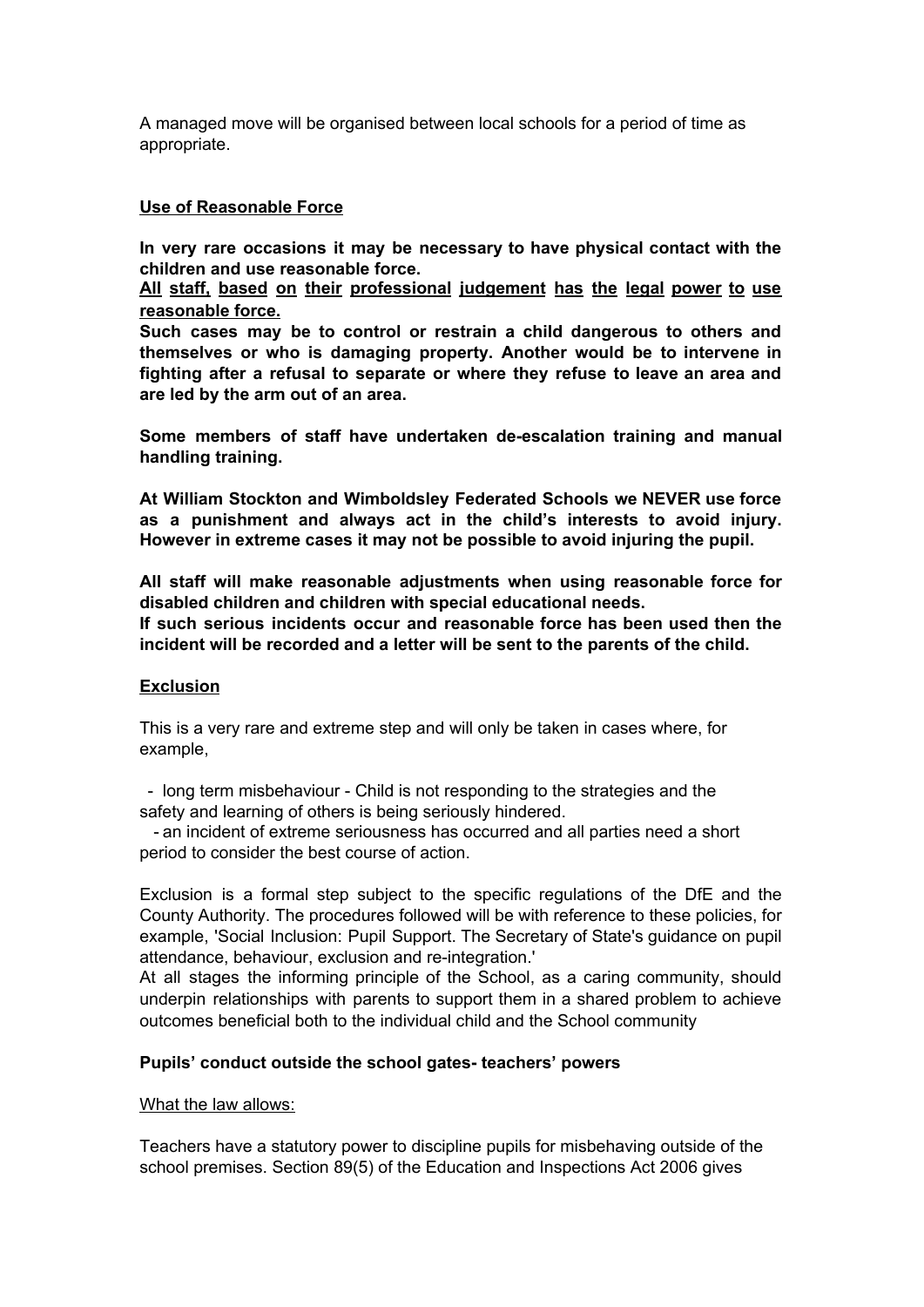head teachers a specific statutory power to regulate pupils' behavior in these circumstances "to such extent as is reasonable"

The school may discipline a child for:

Any misbehaviour when the child is: Taking part in any school-organised activity or school related activity or Travelling to or from school or Wearing the school uniform or In some other way identifiable as a pupil at the school Or misbehaviour at any time, whether or not the conditions above apply, that: Could have repercussions for the orderly running of the school Or poses a threat to another pupil or member of the public or Could adversely affect the reputation of the school depending on the incident

# **Manners / Behaviour**

Adults in the School should set a good standard for the children by showing politeness and good manners.

Staff should insist on good manners and politeness at all times from all children.

General courtesy (thank you, excuse me etc.) should always be shown.

Noise levels should be kept at a reasonable level to avoid disturbing others.

# **Movement around School (**taking place using Government Guidance during COVID restrictions)

Children should not barge through doors and should give way to adults. Children should move around the School in an orderly way.

Children should not run or shout inside the building.

Children should not move around the School during work sessions unless

absolutely necessary or as part of their work.

Children should only visit other classrooms at the beginning or end of a session unless urgent or unavoidable.

Children moving around the School should not touch any equipment or apparatus not belonging to them or disturb anyone else who may be working.

Year 3 - Year 6 children do not need to travel around in pairs.

# **School grounds**

The children will be encouraged to be interested in the School environment. Everyone will be encouraged to keep the grounds free from litter. Children should be supervised at all times.

# **The playground (**taking place using Government Guidance during COVID restrictions)

Staff will be on duty at playtimes.

Kicking, fighting, swearing and spitting are not allowed.

Bullying will not be tolerated in any form. More detailed policy guidance is available.

Toys should not be brought into School.

Balls etc. are only allowed in designated areas and the children using them will follow the rota set.